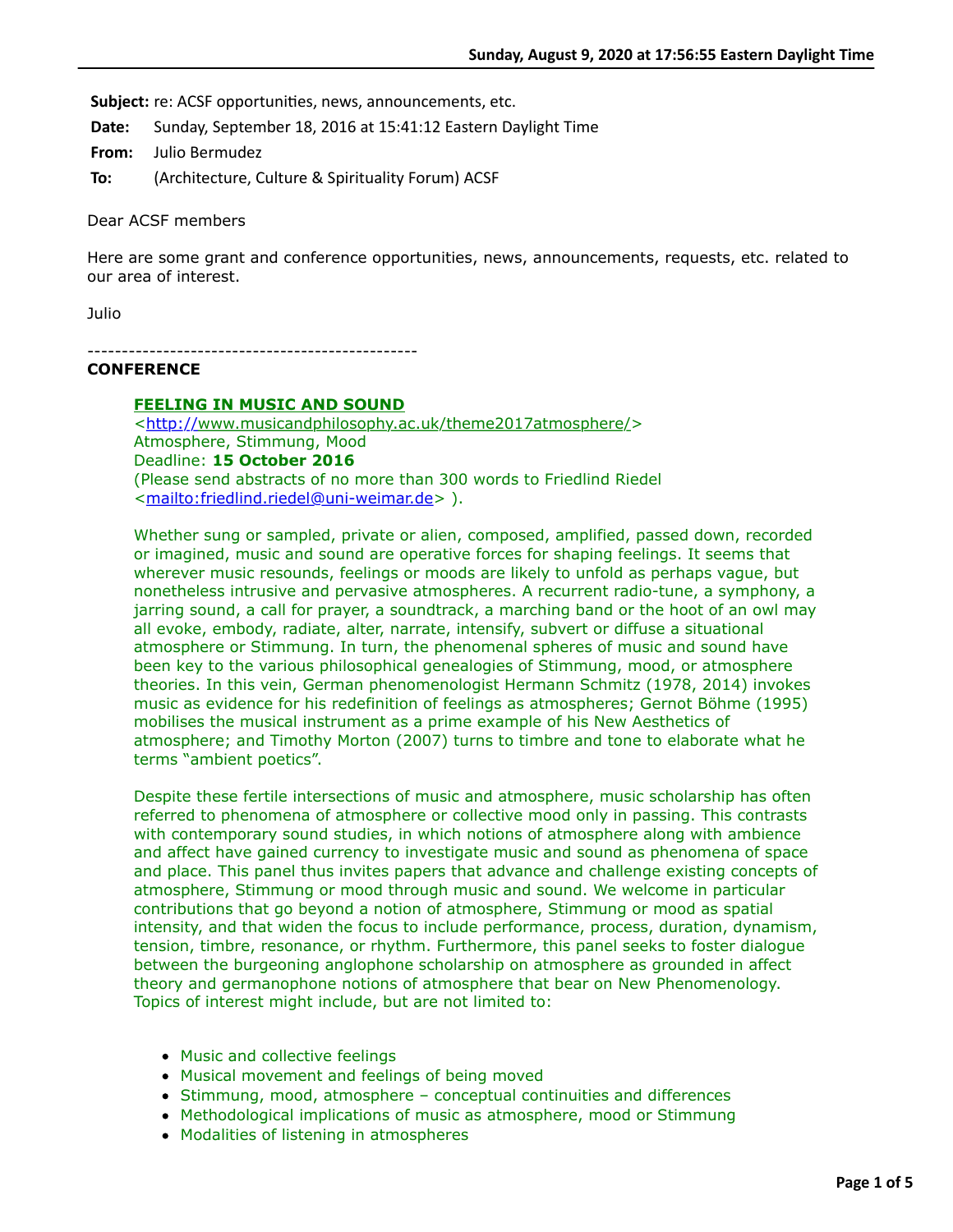- Atmosphere and the musical furnishing of (religious) rituals
- Schmitz' Atmosphere and Heidegger's Stimmung
- Vagueness of atmosphere and the notion of the musical ineffable
- Music as affective force
- Diffuse meaningfulness versus musical meaning
- Timbre and tone
- Atmosphere theories as New-/Post-Phenomenology
- Music and/as environment
- Music, imagination, and felt presence
- Ontologies of music in relation to atmosphere
- Moods and modes

## *Convener: Friedlind Riedel (Bauhaus University Weimar)*

## **Indicative Bibliography**

The below brief bibliography comprises a selection of works that may be of particular relevance to those with an interest in this topic, or to those seeking to orient themselves therein, but is intended to be neither exhaustive nor prescriptive; there is no obligation to cite any particular work or works, either in abstract submissions or in final papers.

Bille, Mikkel, Peter Bjerregaard, and Tim F. Sørensen. 2015. "Staging Atmospheres: Materiality, Culture, and the Texture of the In-Between." Emotion, Space and Society 15:31–38.

Böhme, Gernot. 1993. "Atmosphere as the Fundamental Concept of a New Aesthetics." Thesis Eleven 36 (1): 113–26.

Griffero, Tonino. 2014. Atmospheres: Aesthetics of Emotional Spaces. Farnham: Ashgate. Gumbrecht, Hans U. 2012. Atmosphere, Mood, Stimmung: On a Hidden Potential of Literature. Stanford: Stanford University Press.

Jankelevich, Vladimir. 2003. Music and the Ineffable. Transl. by Carolyn Abbate. Princeton: Princeton University Press. (Orig. Publication La Musique et l'Ineffable, 1961). McGraw, Andrew. 2016. "Atmosphere as a Concept for Ethnomusicology: Comparing the Gamelatron and Gamelan." Ethnomusicology 60 (1).

Riedel, Friedlind. 2015. "Music as Atmosphere." Lebenswelt 6: 80–111.

Schmitz, Hermann. 2014. Atmosphären. Freiburg: Alber.

Vadén, Tere, and Juha Torvinen. 2014. "Musical Meaning in Between: Ineffability, Atmosphere and Asubjectivity in Musical Experience." j aesthet phenomenol 1 (2): 209– 30.

## **CONFERENCE**

**The European Conference on Ethics, Religion & Philosophy 2017 (ECERP2017)** 3rd to 5th July 2017 Brighton, United Kingdom

------------------------------------------------

**Website:** <http://iafor.org/conferences/ecerp2017/> **Contact person:** The ECERP2017 Organizing Committee

The International Academic Forum (IAFOR) invites submissions to The European Conference on Ethics, Religion & Philosophy 2017 (ECERP2017) at The Jurys Inn Brighton Waterfront, Brighton, United Kingdom to be held July 3 - 5, 2017.

**Organized by:** IAFOR - The International Academic Forum **Deadline for abstracts/proposals:** 1st May 2017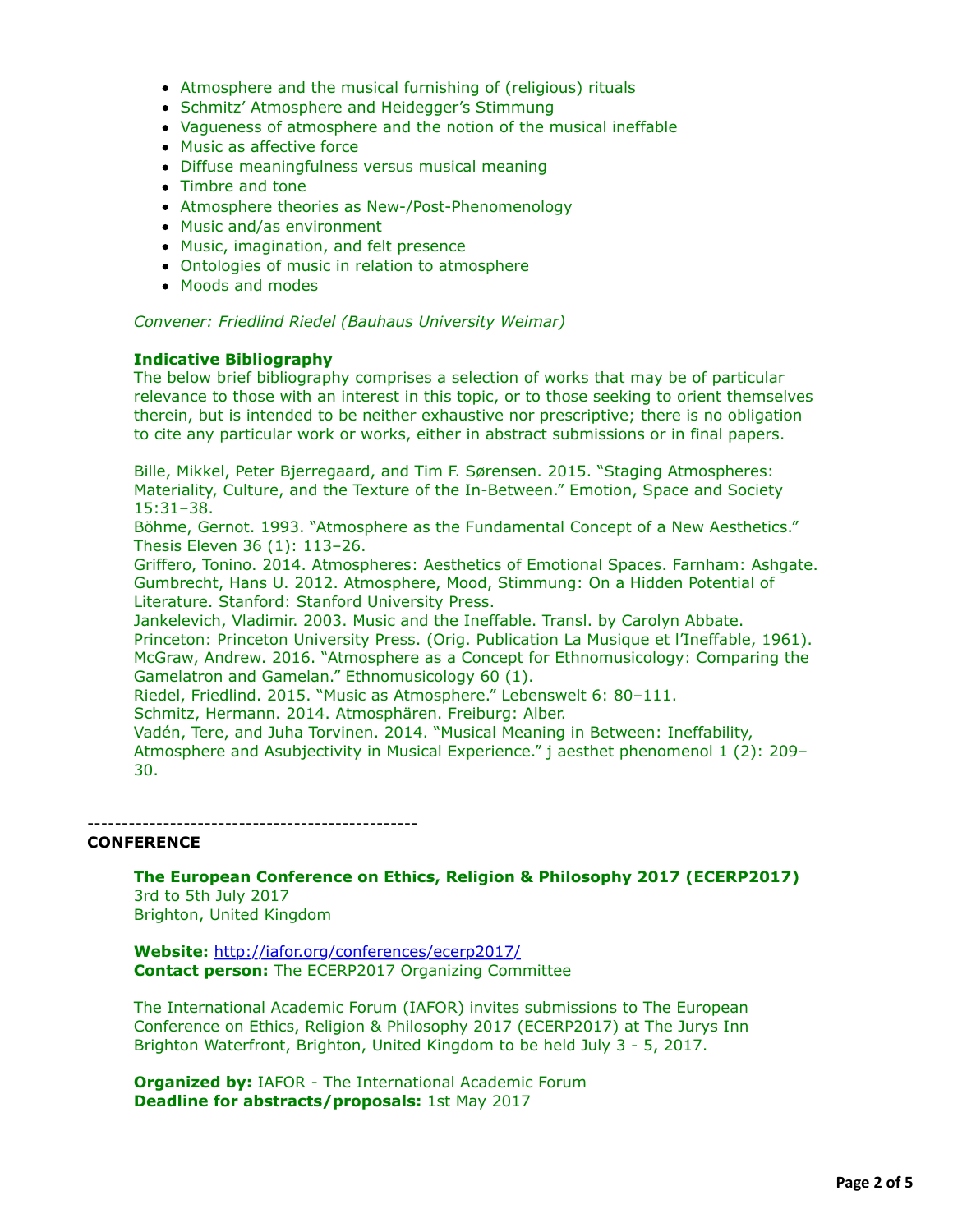#### ------------------------------------------------

#### **CONFERENCE**

# **4th International Conference on "Spirituality & Skill for Leadership and Sustainable Management"**

18th to 19th February 2017 Varanasi, Uttar Pradesh, India

**Website:** [http://icon.smsvaranasi.com](http://icon.smsvaranasi.com/) **Contact person:** Dr. Sandeep Singh

This international conference is being organized to provide a common platform for everybody to discuss, exchange, and present the ideas, thoughts, and research work on spirituality-skill paradigm for leadership and sustainable management.

**Organized by:** School of Management Sciences, Varanasi **Deadline for abstracts/proposals:** 5th November 2016

# ------------------------------------------------

## **GRANT OPPORTUNITIES**

# **ACLS Issues RFP for Ho Family Foundation Program in Buddhist Studies DEADLINE: NOVEMBER 15, 2016**

**website**[: http://philanthropynewsdigest.org/rfps/rfp6929-acls-issues-rfp-for-ho-family](http://philanthropynewsdigest.org/rfps/rfp6929-acls-issues-rfp-for-ho-family-foundation-program-in-buddhist-studies?utm_medium=email&utm_source=pnd&utm_campaign=pndrfp20160819)foundation-program-in-buddhist-studies? utm\_medium=email&utm\_source=pnd&utm\_campaign=pndrfp20160819

The American Council of Learned Societies  $\langle \frac{http://www.acls.org/}{http://www.acls.org/} \rangle$  is accepting applications for a set of fellowship and grant competitions designed to expand the understanding and interpretation of Buddhist thought in scholarship and society, strengthen international networks of Buddhist studies, and increase the visibility of innovative currents in those studies.

1) Robert H. N. Ho Family Foundation Dissertation Fellowships in Buddhist Studies: A stipend of \$30,000 will be awarded to support ten consecutive months devoted full time to a related dissertation initiated by September 30, 2017. The fellowship period may be used for fieldwork, archival research, analysis of findings, or for writing after research is complete. No other employment is permitted.

2) Robert H. N. Ho Family Foundation Postdoctoral Fellowships in Buddhist Studies: An annual stipend of \$55,000 will be awarded to recent recipients of the Ph.D. for a twoyear residence at a university for the purpose of revising his/her dissertation into a publishable manuscript or for beginning the first new project after completion of the Ph.D. degree. The funds will support a fellowship period running between July 1, 2017, and September 30, 2018. In addition, if required, a relocation allowance of \$5,000 will be provided.

3) The Robert H. N. Ho Family Foundation Collaborative Research Fellowships in Buddhist Studies: A maximum award of \$200,000 will be awarded to support interdisciplinary or transdisciplinary work. International and multilingual projects are encouraged. Especially welcome are projects that relate different Buddhist traditions to each other or that relate scholarship on the broad Buddhist tradition to contemporary concerns in other academic fields. The fellowship period must begin between July 1, 2017 and September 30, 2018.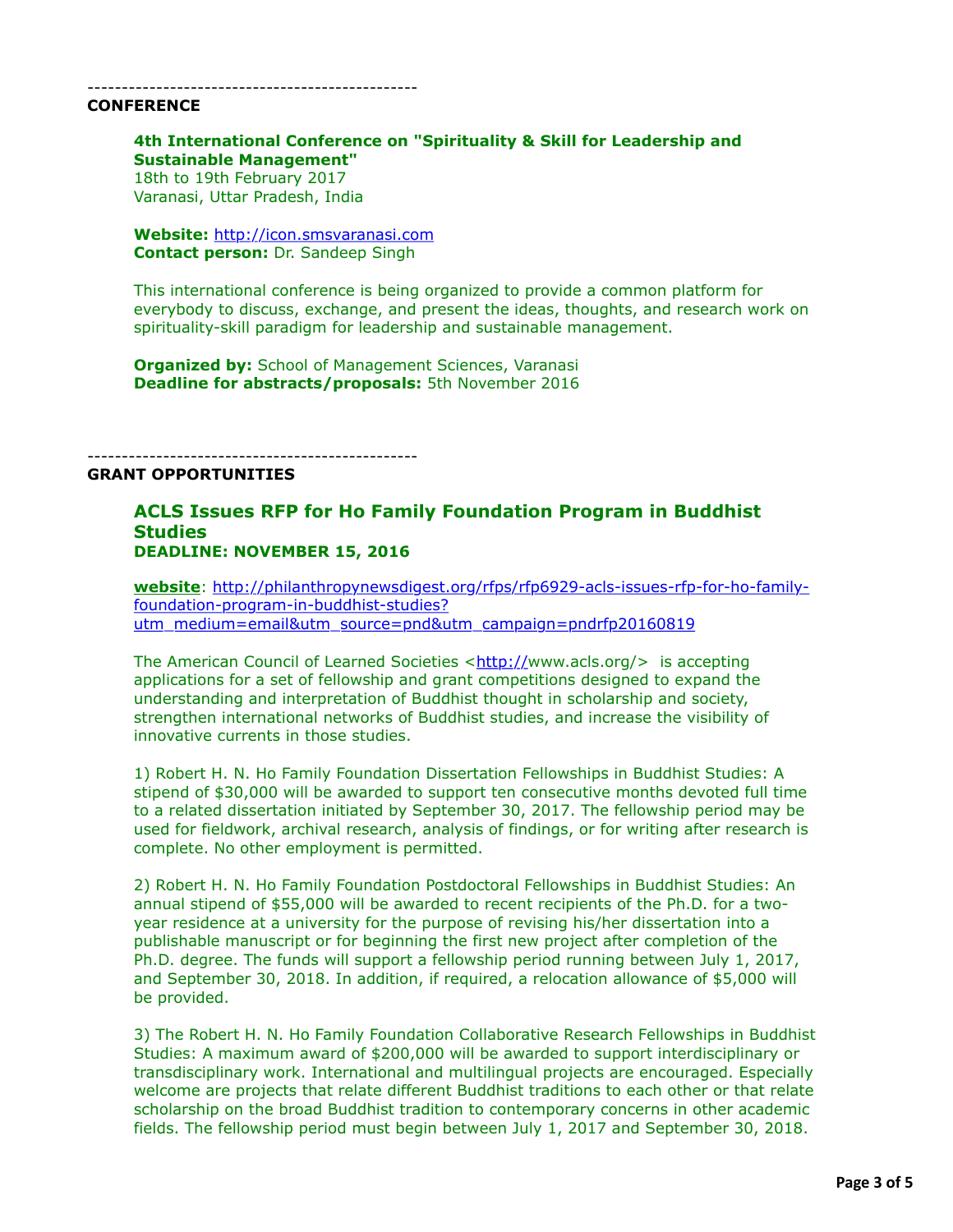4) The Robert H. N. Ho Family Foundation Research Fellowships in Buddhist Studies: The Ho Family fellowships offer support for research and writing in Buddhist studies for scholars who hold a Ph.D. degree, with no restrictions on time elapsed since receiving the Ph.D. The fellowships are designed to provide scholars with teaching and other responsibilities free time to devote to research and writing on the project proposed. The fellowship period may last up to nine months, during which time no teaching, commissioned research on other topics, or administrative duties are allowed. A fellowship period must begin after July 1, 2017, and must end by June 30, 2019. A stipend of up to \$70,000 will be awarded to provide release from other duties for devoting full time to the proposed project.

5) Robert H. N. Ho Family Foundation New Professorships in Buddhist Studies: Institutions of higher education worldwide are eligible to apply for grants of up to \$300,000 (to be expended over four years) in support of new teaching positions in Buddhist studies. In addition, applicant institutions are eligible to request funds for costs related to a competitive search for the proposed position. The request must not exceed the \$300,000 maximum. Applications for this track must be received no later than January 11, 2017.

For complete program guidelines and application instructions, see the ACLS website.

# **NEWS**

#### **Sharing sacred spaces**

------------------------------------------------

A number of congregations in Greater Phoenix have determined that building and maintaining their own space is prohibitively expensive, and have found a suitable alternative by sharing space with other faith groups.

[http://www.jewishaz.com/community/sharing-sacred-spaces/article\\_9d71a048-748d-](http://www.jewishaz.com/community/sharing-sacred-spaces/article_9d71a048-748d-11e6-91af-c31d7c4ec8cf.html)11e6-91af-c31d7c4ec8cf.html

------------------------------------------------

# **NEWS**

#### **Mecca takes on massive construction to accommodate pilgrims**

The Muslim holy city's need for additional space became tragically clear to the world after hundreds of pilgrims were killed in a stampede last year. [http://www.csmonitor.com/World/Middle-East/2016/0909/Mecca-takes-on-massive](http://www.csmonitor.com/World/Middle-East/2016/0909/Mecca-takes-on-massive-construction-to-accommodate-pilgrims)construction-to-accommodate-pilgrims

#### ------------------------------------------------ **ANNOUNCEMENT FROM ACSF MEMBER**

Andrew Gingerich was recently the subject of an episode of a podcast called "Contemplify." This is a new project by Paul Swanson who is interviewing current contemplatives and scholars of old ones. This episode is about Mr. Gingerich and his shack-living experience, but, naturally the discussions were focused on the contemplative side of things. He says that he meant, but failed to mention ACS during the interview, but he did have Mr Sawnson add ACS to the show notes under "Books/Organizations Gingerich almost mentioned:"

Here is the link, [http://www.contemplify.com/sit-in-your-shack-and-your-shack-will-teach-you-](http://www.contemplify.com/sit-in-your-shack-and-your-shack-will-teach-you-everything-dialogues-with-andrew-gingerich/)